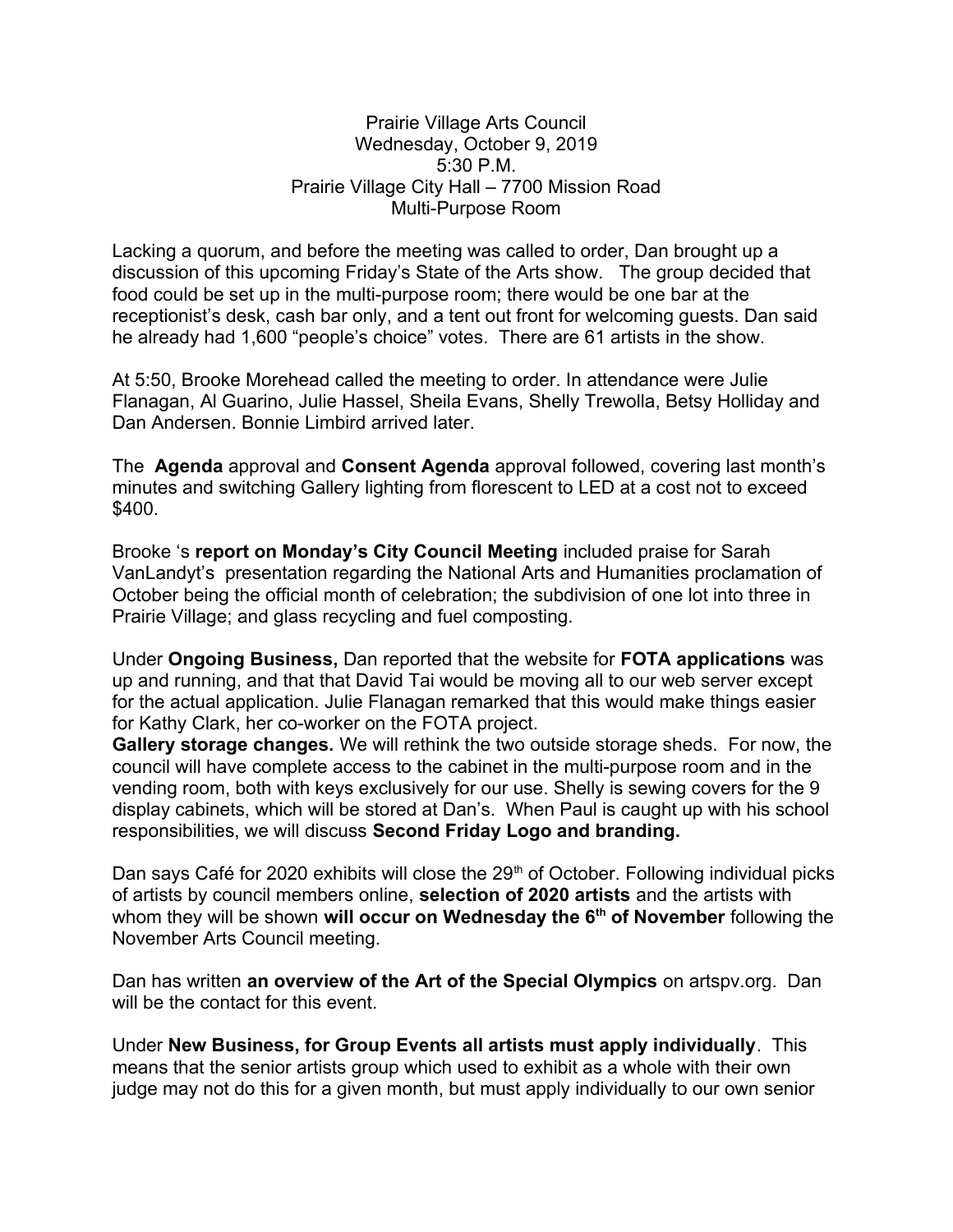Arts Group. Also under **New Business,** The committee approved an additional \$2070.00 to Wan Security for another 6 months our further hosting/web development which will be delivered at the discretion of our Marketing Committee.

There being no further business, Brooke adjourned the meeting at 6:45.

### **Planning Committee as a Whole**

**Event Reports:** Al and Julie gave a review of the September Exhibit, and Sheila reviewed last month's Chamber in Chamber. Both events were noteworthy, although Sheila would like to have made more money.

**Planning:** After some discussion, the **Marketing Committee** set a date for the **next meeting, Friday October 18th at 6:00 p.m. at Al and Julie's house.**

**Julie Flanagan distributed packets to be delivered to schools for FOTA participation.**

**Dan said our new web address was going to be webmail.artspv.org. Username will be first name, password will be announced.**

There being no further business, the group disbursed at 7:30 for some members to gather again for food and drink.